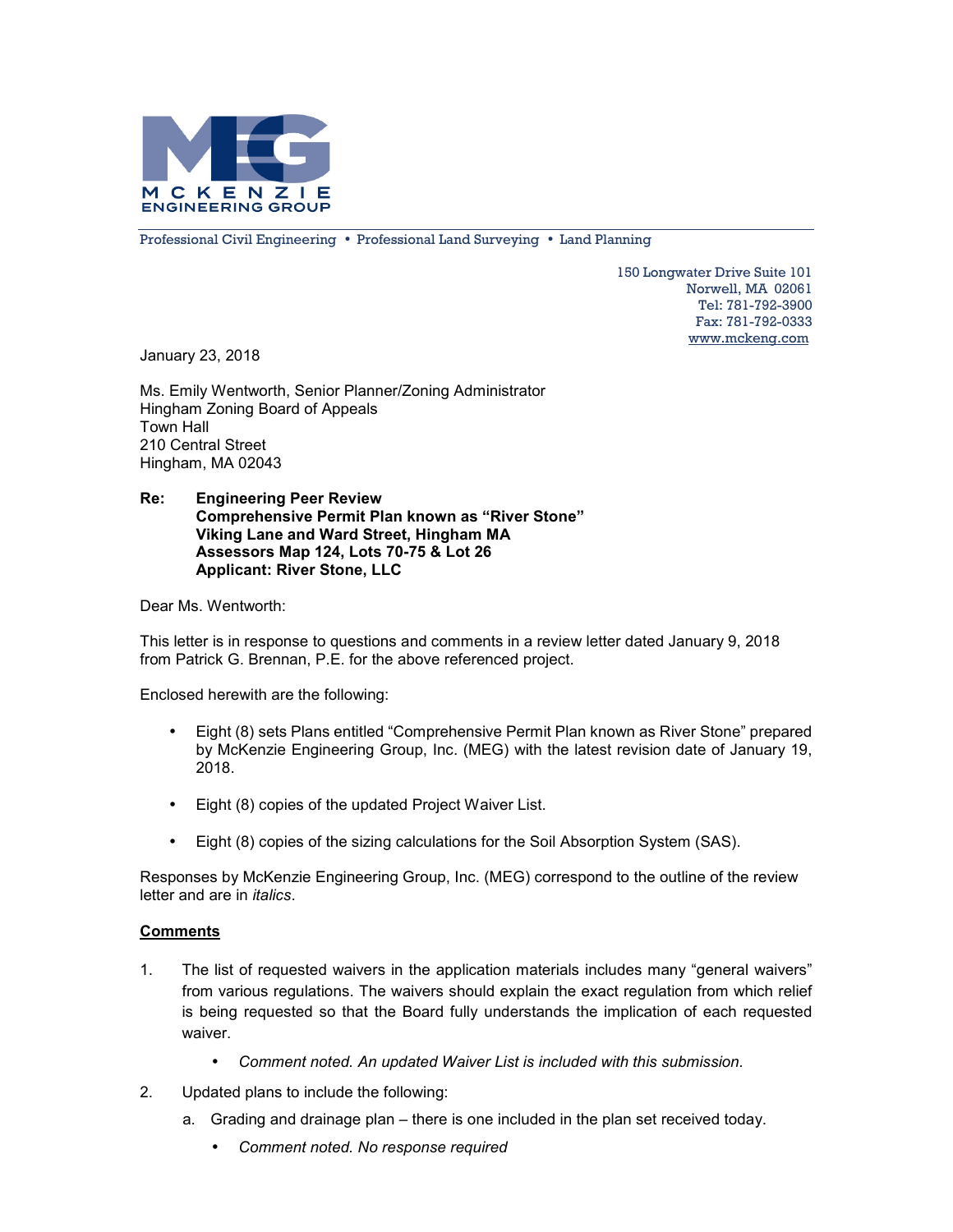- b. Utilities Plan there is one included in the plan set received today.
	- *Comment noted. No response required.*
- c. Landscaping Plan
	- *Comment noted. A Preliminary Landscaping Plan is included with this submission.*
- d. Construction details there are details included in the plan set received today.
	- *Comment noted. No response required.*
- e. Exterior light plan with photometrics
	- *Comment noted. Light posts will be provided at every house equipped with a photosentive cell to operate dusk to dawn, therefore; an exterior lighting plan with photometrics is not required.*
- 3. Stormwater management report and drainage calculations. We have not reviewed the calculations in the Preliminary Hydrologic Analysis received today.
	- *Comment noted. No response required.*
- 4. Soil information including test pits logs. We note that some test pit logs and locations are included in the Preliminary Hydrologic Analysis received today. However, there are none located within the footprint of the detention basin and many of the subsurface infiltration systems shown on the plan set received today.
	- *Comment noted. Before development of final construction plans, additional test pits will be performed to confirm soil conditions and infiltration rates and adjustments will be made if the soils are determined to be different than assumed. All work will comply with the Mass DEP Stormwater Management Regulations and a completed stormwater checklist and associated calculations will be provided in connection with the development of a Notice of Intent.*
- 5. Documentation to demonstrate that adequate water supply is available for domestic use and fire protection. We note that two hydrants are shown on the plan set received today and suggest the Applicant consult with the Fire Department about the location and number of hydrants.
	- *Comment noted. A request for existing hydrant flow tests has been made to Aquarion Water Company. MEG will consult with the Hingham Fire Department regarding location and number of proposed hydrants.*
- 6. Sizing calculation for the septic soil absorption system to demonstrate that there is sufficient area for the system and required reserved area.
	- *Comment noted. Sizing calculations are included in this submission, please see Table 1.*

We believe that the revisions to the plans and the additional information as noted above adequately address the comments from Amory Engineers, P.C..

Also, in response to some of Vanasse & Associates, Inc. comments the following have been added to the plans:

- Truck turning analysis for the Town of Hingham Fire Department design vehicle and a single-unit truck (SU). See plans TT-1 and TT-2.
- A two (2) foot grass strip between the proposed sidewalk and the proposed cape cod berm.
- Marked stop lines and crosswalk with ADA compliant wheelchair ramps at Ward Street.